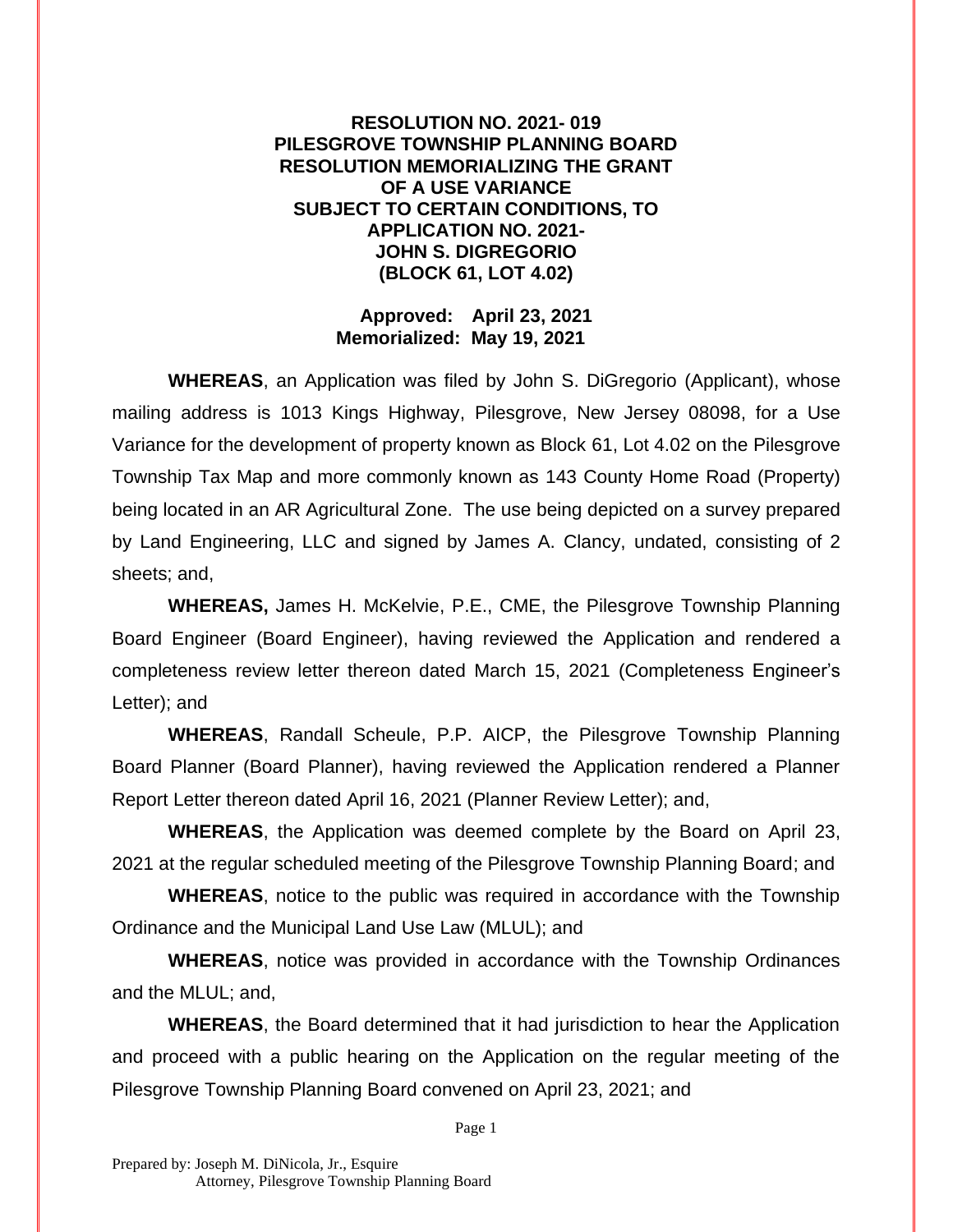**WHEREAS,** the Board heard testimony and representations from John S. DiGregorio, the Applicant; and

**WHEREAS**, after hearing the above testimony, and representations, the Board made the following findings of fact:

- 1. The property is in an A-R Agricultural Zoning District as designated on the Township Zoning Map.
- 2. The Property contains a 1-story ranch style dwelling, consisting of 2,080 square feet.
- 3. The Property is 2.00 acres in size.
- 4. The subject property is located on the west side of Country Home Road, approximately 1,700 feet southeast of Kings Highway (CR 620).
- 5. The Property contains an existing dwelling, attached garage and driveway.
- 6. The Applicant has been utilizing the Property as a short-term rental for customers utilizing the Game Creek Hunting Farms, as well as other guests.
- 7. The Applicant has been obtaining a new Certificate of Occupancy for each individual use period.
- 8. The Applicant is requesting a use variance to ensure continued use of the Property in this manner, with relief regarding the frequency of the necessity for a certificate of occupancy.
- 9. For the granting of the d(1) Use Variance the Applicant must show:
	- a. **Positive Criteria**: The granting of the variance will promote the general welfare, uses that are deemed (inherently beneficial) or the development of the site is particularly suited for the proposed use.
	- b. **Negative Criteria**: The Use Variance cannot be granted without showing that such a variance can be granted without substantial detriment to the public good and will not substantially impair the intent and purpose of the Zoning Ordinance.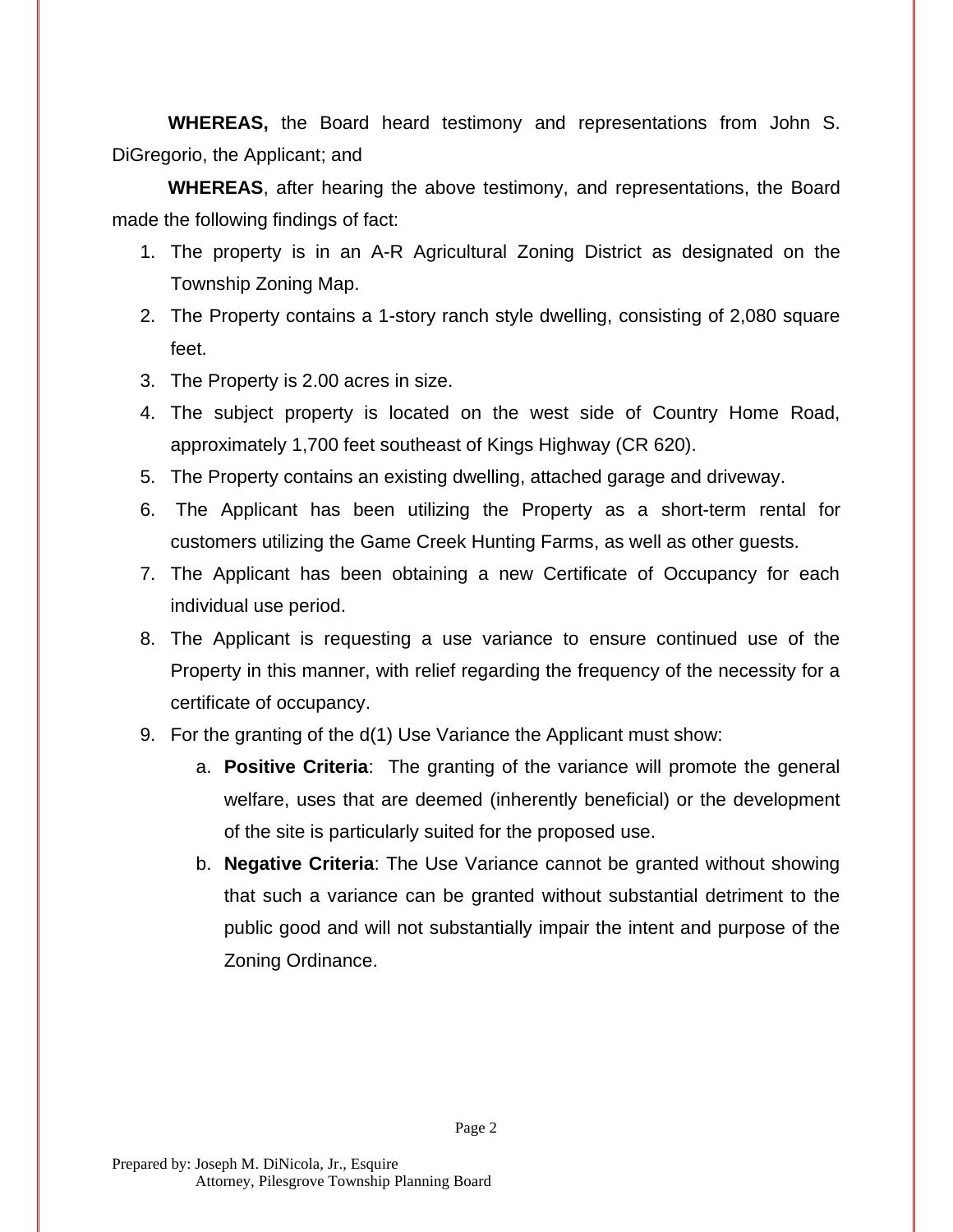- 10. As it relates to the Use Variance requested together with the Applicant's submission, the Applicant testified to the following regarding the Positive and Negative Criteria:
	- a. **Positive Criteria**: The Applicant testified that the Use will benefit the community and the property is particularly suited for the particular use.
	- b. **Negative Criteria**: The proposed use can be granted without substantial detriment to the public good as it sits back far from the property lines and it would create minimal noise and traffic. Additionally, it will not impair the intent and purpose of the Zoning Ordinance.
- 11. No member of the public appeared and spoke on the Application.
- 12. As it relates to the relief from the Certificate of Occupancy requirement, the Applicant was advised by the Board Solicitor that the Planning Board had no jurisdiction to relax this requirement and he shall address this matter with the Township Committee and or the Township Housing Officer for further advisement.
- **13.** The Board Next reviewed the Technical Review Letter and Planner Review Letter. The Applicant agreed to comply with all the comments and requirements contained in the letters, subject to the engineer's and planner's approval.

**BE IT THEREFORE RESOLVED** on this day of the same of the same of the same of the same of the same of the same of the same of the same of the same of the same of the same of the same of the same of the same of the same of the Pilesgrove Township Planning Board, the Use Variance requested as further depicted on the plan submitted is granted, and is subject to the following conditions:

1. Payment of any and all required fees which are due or may become due to the Township within seven (7) day notice thereof, including but not limited to, settlement of any outstanding review escrow accounts.

2. Any and all conditions of approval detailed in the technical engineer's and planner's review letter, subject to the planner's and engineer's approval.

3. Obtaining any and all other approvals for the proposed revisions that may be required by any governmental/regulatory body including, but not limited to, the New Jersey Department of Environmental Protection pursuant to the Freshwater Wetlands Act, the Salem County Planning Board and/or the Salem County Soil Conservation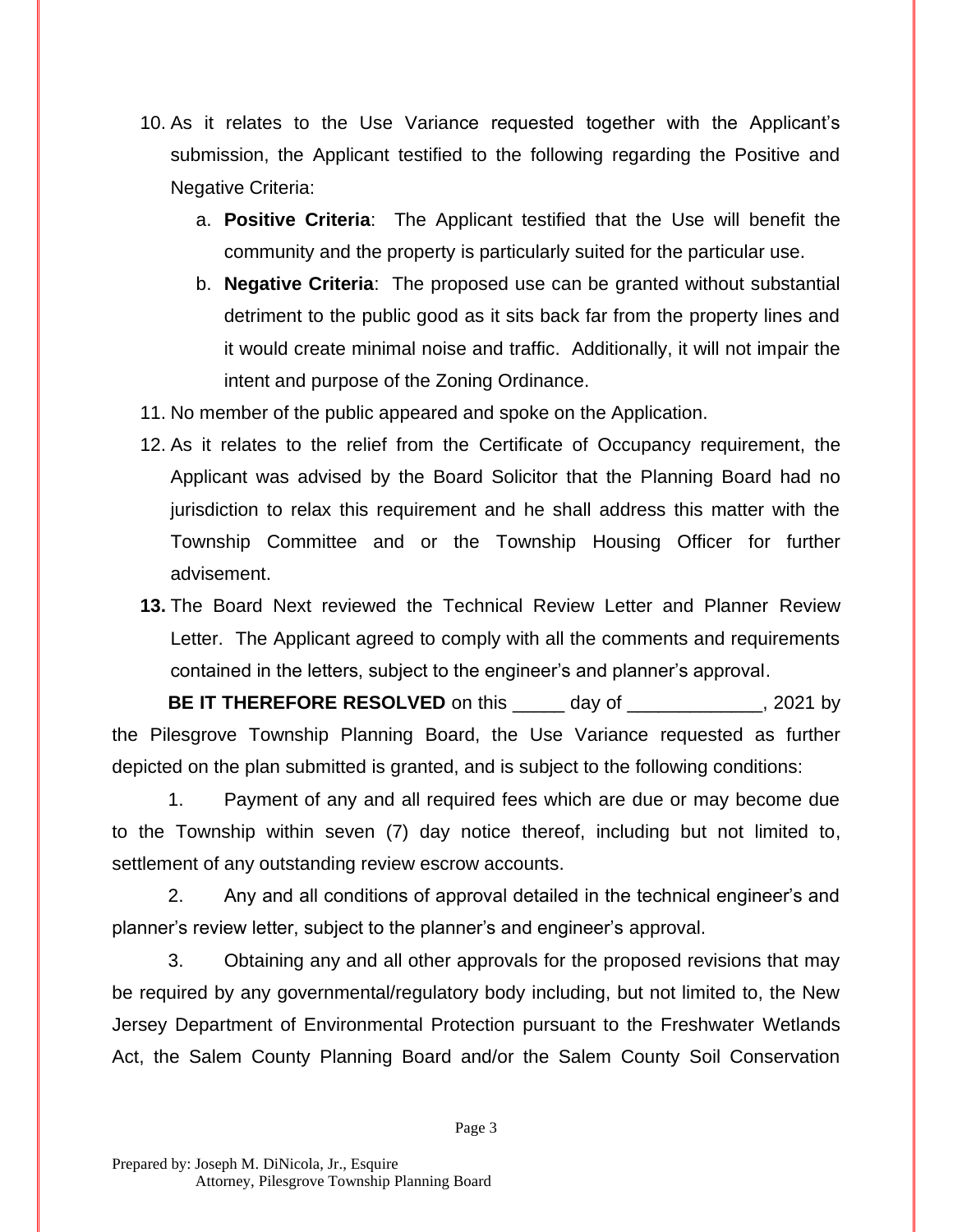District, New Jersey Department of Transportation, etc. Applicant's engineer shall certify that said approvals have been received.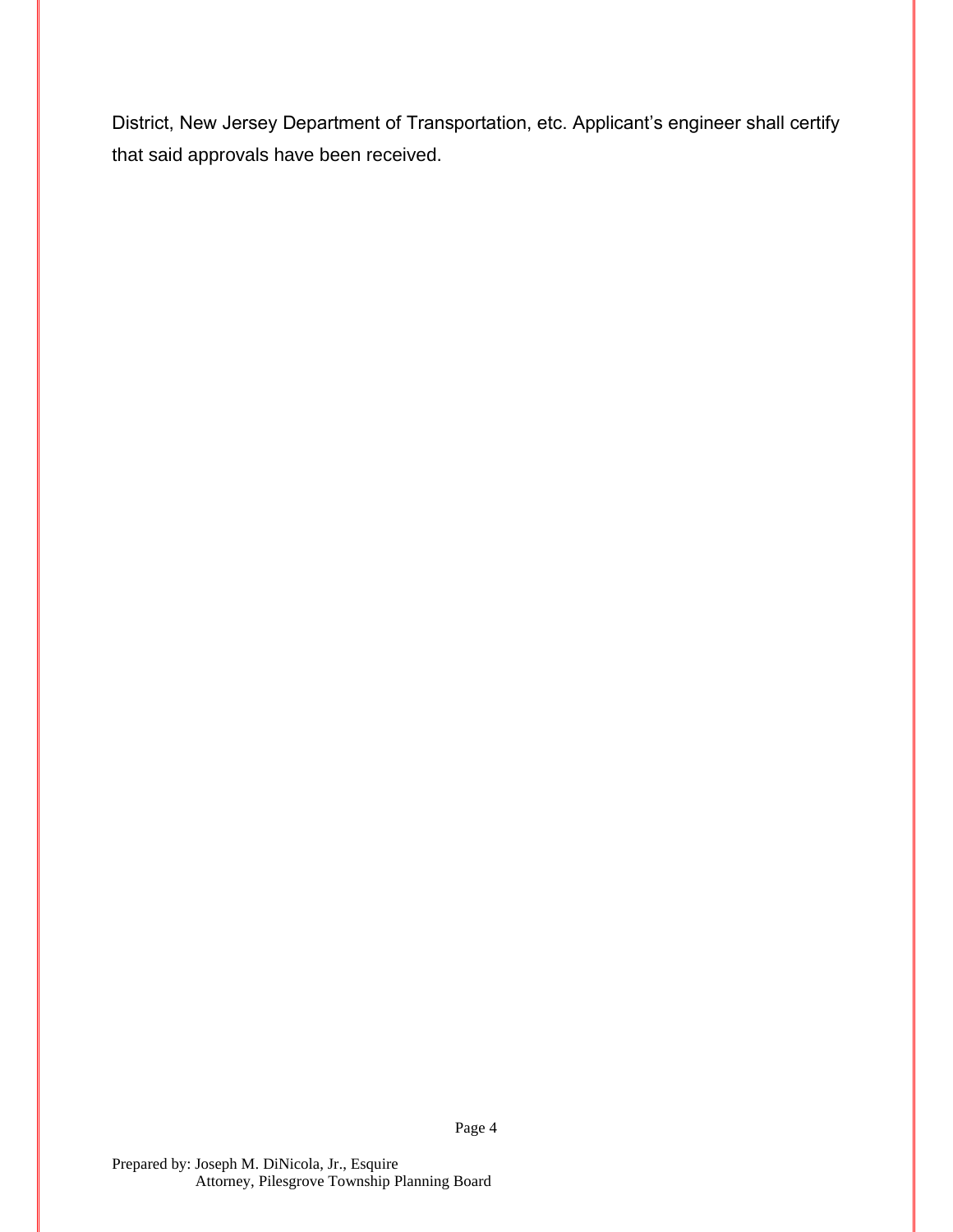**BE IT FURTHER RESOLVED**, that in the event the above conditions are not satisfied within two (2) years from the date of the grant of approval, the relief granted herein shall be denied retroactively to said approval date.

**BE IT FINALLY RESOLVED** that the Applicant is hereby placed on notice that:

1. If he or his successors intend or desire to engage in a regulated activity upon the Property as defined in N.J.S.A. 13:9B-3; and, if required, a Freshwater Wetlands Permit or exemption therefrom must be obtained.

2. Applicant shall comply with all representations made during the course of the hearing and in all filed documents.

3. Applicant shall indemnify and hold the Board harmless from any claim of any kind which may be made as a result of any deficiency in the Application, including any challenges to the notice requirements of the MLUL and Township Ordinance.

Any site improvements or modifications to the site require approval from the Pilesgrove Planning Board.

## **PILESGROVE TOWNSHIP PLANNING BOARD**

**BY:\_\_\_\_\_\_\_\_\_\_\_\_\_\_\_\_\_\_\_\_\_\_\_\_\_\_\_\_\_\_\_\_\_\_\_\_\_**

**JEFFREY STRING, Chairperson**

**ATTEST:**

**RITA SHADE, Secretary**

**\_\_\_\_\_\_\_\_\_\_\_\_\_\_\_\_\_\_\_\_\_\_\_\_\_\_\_\_\_\_\_**